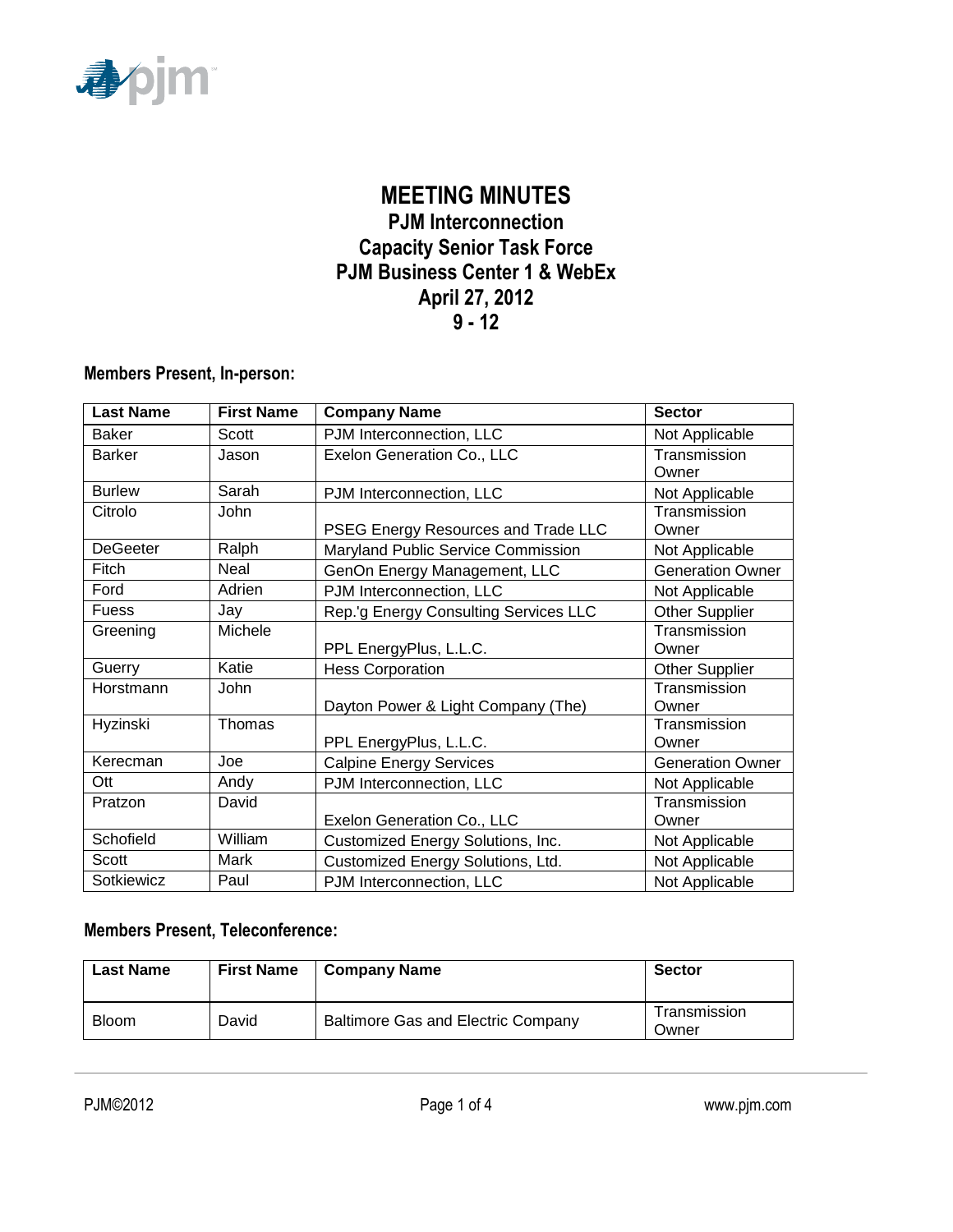

| Campbell     | <b>Bruce</b>   | Energy Connect, Inc.                                    | Other Supplier              |
|--------------|----------------|---------------------------------------------------------|-----------------------------|
| Clover       | <b>Bernita</b> | Duquesne Light Company                                  | Transmission<br>Owner       |
| Consoli      | Dannine        | Energy Curtailment Specialists, Inc.                    | Other Supplier              |
| Debass       | Samson         | <b>Constellation Power Source Generation</b>            | <b>Generation Owner</b>     |
| <b>Ellis</b> | Jeff           | Edison Mission Marketing & Trading, Inc.                | <b>Generation Owner</b>     |
| Esposito     | Patricia       | <b>NRG Power Marketing LLC</b>                          | <b>Generation Owner</b>     |
| Esterly      | Teri           | PJM Interconnection, LLC                                | Not Applicable              |
| Everngam     | Scott          | <b>Federal Energy Regulatory Commission</b>             | Not Applicable              |
| Fahey        | Reem           | Edison Mission Marketing & Trading, Inc.                | <b>Generation Owner</b>     |
| Farber       | John           | <b>DE Public Service Commission</b>                     | Not Applicable              |
| Filomena     | Guy            | Customized Energy Solutions, Ltd.*                      | Not Applicable              |
| Galligan     | Craig          | <b>FirstEnergy Solutions Corporation</b>                | Transmission<br>Owner       |
| Hoatson      | Tom            | Riverside Generating, LLC                               | <b>Other Supplier</b>       |
| Howatt       | <b>Bob</b>     | Maryland Energy Administration                          | Not Applicable              |
| Kopon        | Owen           | Rep'g Steel Producers                                   | Not Applicable              |
| Lieberman    | Steven         | Old Dominion Electric Cooperative                       | <b>Electric Distributor</b> |
| Lindeman     | Tony           | FirstEnergy Solutions Corp.                             | Transmission<br>Owner       |
| Lowe         | Will           | Pepco Energy Services                                   | <b>Electric Distributor</b> |
| Mabry        | David          | McNees Wallace & Nurick LLC<br>Not Applicable           |                             |
| Mancuso      | Maria          | <b>Baltimore Gas and Electric Company</b>               | Transmission<br>Owner       |
| Marton       | David          | <b>FirstEnergy Corporation</b>                          | Transmission<br>Owner       |
| Miller       | Don            | <b>FirstEnergy Solutions Corporation</b>                | Transmission<br>Owner       |
| Napoli       | Paul           | <b>PSEG</b>                                             | Transmission<br>Owner       |
| Norton       | Chris          | American Municipal Power, Inc.                          | <b>Electric Distributor</b> |
| O'Connell    | Robert         | JPMorgan Ventures Energy Corporation                    | <b>Other Supplier</b>       |
| Perrotti     | Frank          | New Jersey Board of Public Utilities                    | Not Applicable              |
| Poli         | Pat            | Other                                                   | Not Applicable              |
| Quinlan      | Pamela         | <b>Rockland Electric Company</b>                        | Transmission<br>Owner       |
| Rohrbach     | John           | Rep'g Southern Maryland Electric<br>Cooperative         | Not Applicable              |
| Reuter       | Robert         | Potomac Electric Power Company                          | <b>Electric Distributor</b> |
| Riding       | MQ             | NAEA Ocean Peaking Power, LLC                           | <b>Generation Owner</b>     |
| Siegrist     | Hal            | GenOn Energy Management, LLC<br><b>Generation Owner</b> |                             |
| Stadelmeyer  | Rebecca        | Exelon Generation Co., LLC                              | Transmission<br>Owner       |
| Stuchell     | Jeff           | <b>FirstEnergy Solutions Corporation</b>                | Transmission                |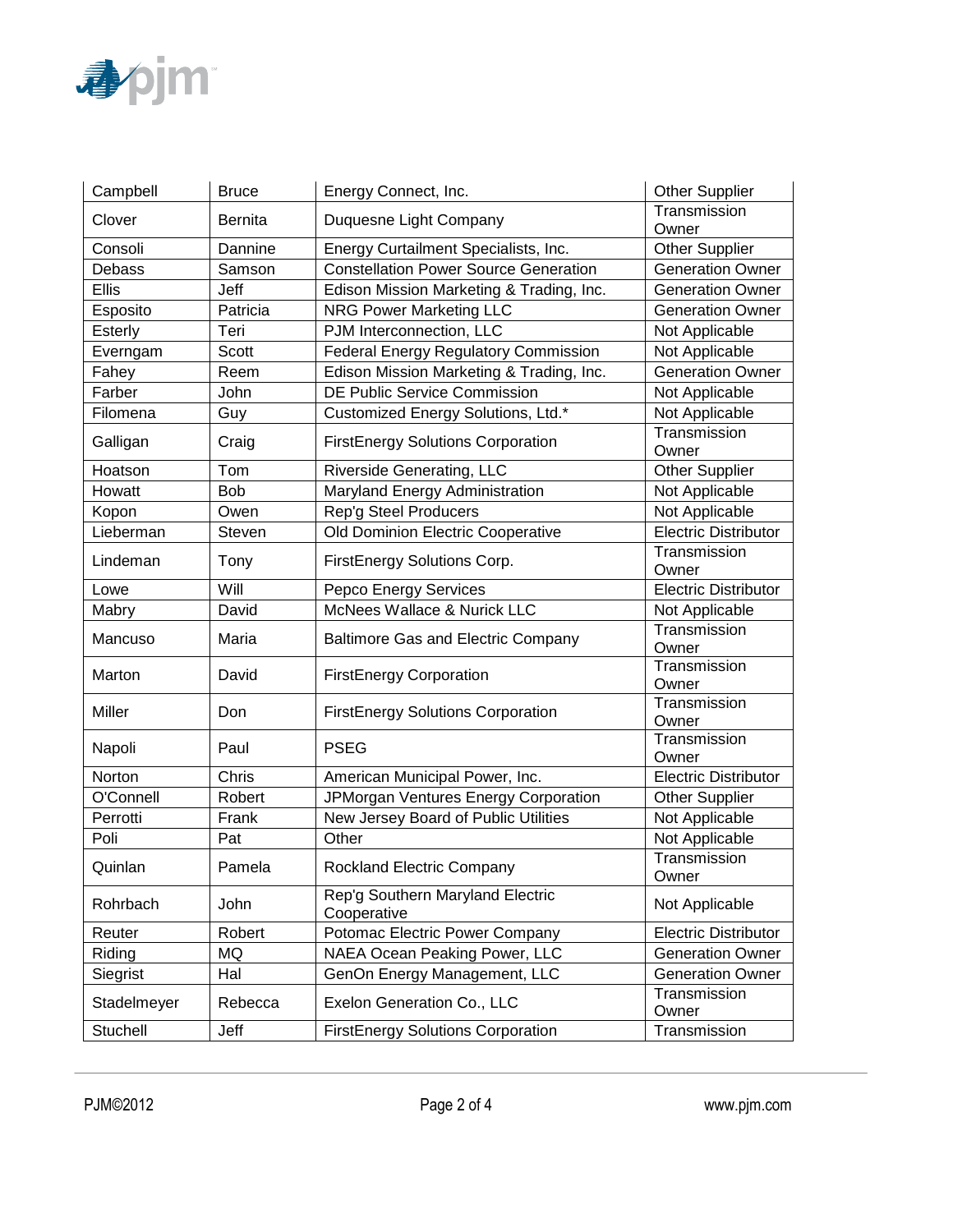

|                |       |                                 | Owner                 |
|----------------|-------|---------------------------------|-----------------------|
| $\tau$ erelmes | Steve | Ameren Energy Marketing Company | <b>Other Supplier</b> |
| Wilson         | James | <b>Wilson Energy Economics</b>  | Not Applicable        |

### **1. Administration**

- April 20, 2012 (meeting #2) minutes were approved with one attendee added and one attendee correction.
- $\bullet$  CSTF Charter was approved at the April 26<sup>th</sup> MRC meeting and is posted in its final version on the CSTF website.
- Other CSTF issues were approved at the April 26<sup>th</sup> MRC meeting, but will not be addressed in this task force until the June/July timeframe

### **2. Issue Work Plan**

Meeting change notification - the previously scheduled May  $22<sup>nd</sup>$  meeting has been moved to May  $24<sup>th</sup>$  because of a FERC settlement hearing related to RPM.

# **3. Long-term Capacity Auction Matrix – Solution packages (Agenda item #4)**

#### **[\(Issue Tracking\)](http://www.pjm.com/committees-and-groups/issue-tracking/issue-tracking-details.aspx?Issue=%7bB709F188-450F-4A06-A5EB-BD61B601C9EF%7d)**

Ms. Burlew asked the group to switch the order of agenda items 3 & 4 and cover education on packages before ranking the importance of design components.

Mr. Bastian presented education on package proposal #1 in the Matrix. The keystone features of this package are that the long-term capacity auction (LTCA) would be voluntary for both load and supply, consists of an annual virtual product in UCAP terms, and the qualification for eligible buyers and sellers is that they are creditworthy PJM Members. In the education material, Mr. Bastian walked through an example of how the LTCA would be conducted, showing results of different types of buyers and sellers, as well as an example of the auction format. The education material is posted on the CSTF website under the 04.27.2012 meeting materials as "Item 04A – Education on proposal #1".

Ms. Burlew asked the remaining two proposal education presenters to give a very brief introduction to the main design features of their package and a full education overview at the May  $4<sup>th</sup>$  meeting.

- Package #2 (Mr. Hoatson): Embeds a new, 7-year product into the existing BRA. Participation is mandatory for a portion of load and voluntary for supply. The auction product types are physical and